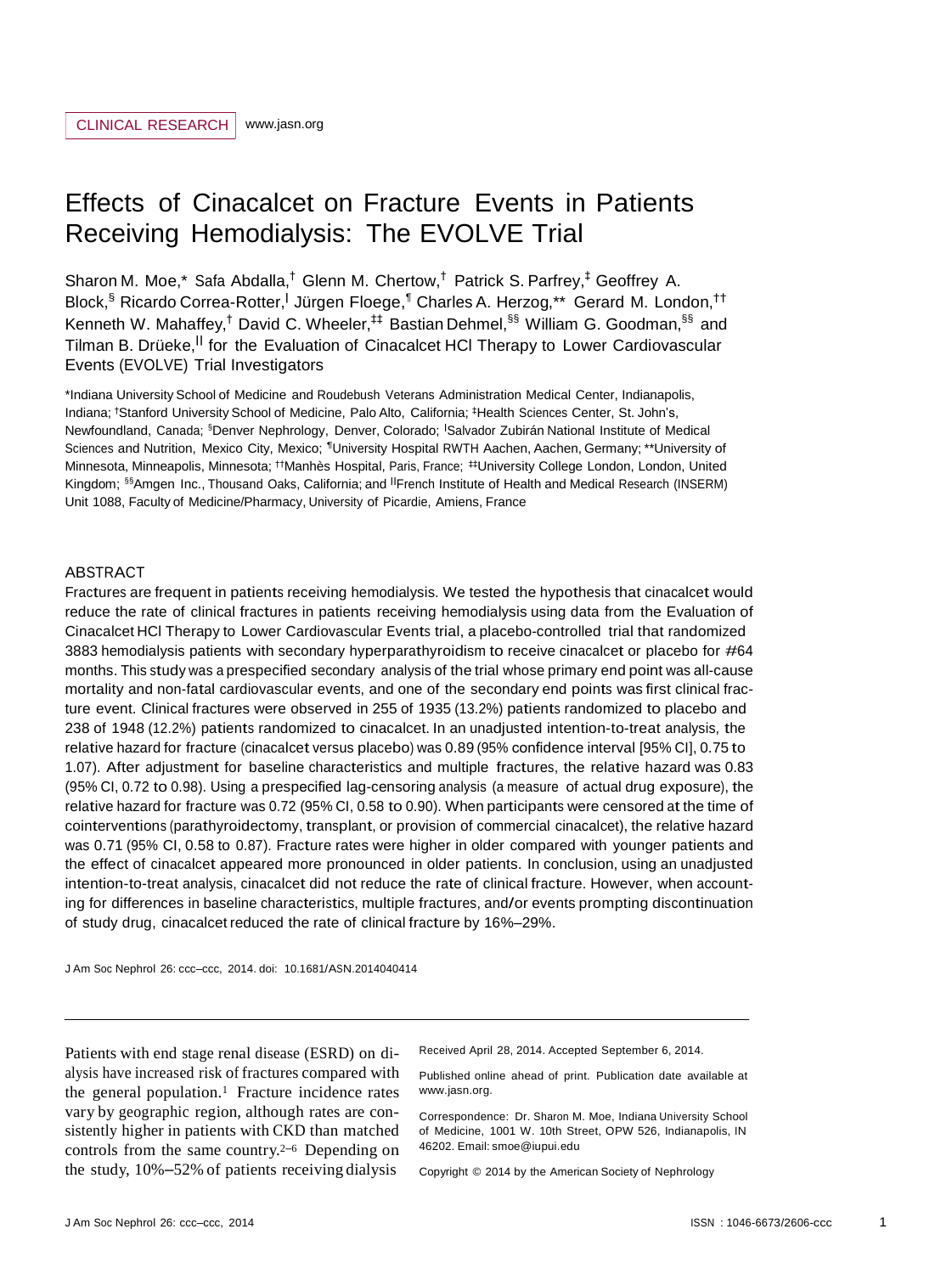have experienced one or more fractures (reviewed in Kaji et al.<sup>2</sup> and Kidney Disease Improving Global Outcomes<sup>7</sup>). In nondialysis populations, secondary analyses of fracture studies show increased rates in patients with eGFRs,  $60$  ml/min per 1.73  $m^2$ .<sup>8,9</sup> Risk factors associated with fractures in patients with CKD include older age, female sex, lower serum albumin, prior kidney transplantation, peripheral vascular disease, muscle weakness, falls, and the administration of psychoactive medications. 2,3,10–14 Thus, abnormalities of bone in terms of both quality and quantity, variable biochemical abnormalities, and multiple comorbid conditions are likely to contribute to the pathogenesis of fractures in ESRD. The complexity and nature of CKD-mineral and bone disorder (MBD) may also render conventional therapy for osteoporosis and osteopenia ineffective or possibly harmful in CKD or ESRD.

Secondary hyperparathyroidism is known to be associated with renal osteodystrophy. However, it is unclear whether the

incidence of fractures in patients receiving dialysis has decreased in recent years despite active treatment of secondary hyperparathyroidism. <sup>15</sup>–18 Most previous studies of fracture in CKD and ESRD were cross-sectional or had limited follow-up, and/or fracture assessment was made from claims data rather than prospectively collected or adjudicated. Importantly, despite the availability and widespread use of phosphate binders and vitamin D sterols, no randomized controlled trials evaluated whether any drug or other therapeutic strategies (e.g., parathyroidectomy) lowered the risk of fracture in CKD and/or ESRD.

The objectives of this analysis were to determine fracture sites, frequency of and risk factors for clinical fracture events, and the effect of cinacalcet on clinical fracture rates in patients receiving hemodialysis with moderate to severe secondary hyperparathyroidism using data from the Evaluation of Cinacalcet HCl Therapy to Lower Cardiovascular Events (EVOLVE) trial.<sup>19</sup> We hypothesized that secondary hyperparathyroidism is a major cause of bone loss and increased bone fragility, and therefore treatment with cinacalcet would reduce clinical fractures.

# RESULTS

# Baseline Characteristics

The baseline characteristics of the population,<sup>20</sup> trial design,<sup>21</sup> disposition of trial participants (Consolidated Standards of Reporting Trials diagram), primary results, 22

and effect on the risk of severe unremitting hyperparathyroidism23 were previously published. The trial population was diverse in terms of age, sex, race/ethnicity, and comorbidity; the median dialysis vintage was 45.3 months.<sup>22</sup> Baseline demographic, medication, and laboratory values pertinent to fracture risk are listed in Table 1. Using an unadjusted intention-to-treat analysis, the effect of cinacalcet on the primary composite end point, composed of all-cause mortality or first nonfatal cardiovascular event (myocardial infarction, hospitalization for unstable angina, heart failure, or peripheral vascular event), was not statistically significant (relative hazard, 0.93; 95% confidence interval [95% CI], 0.85 to 1.02). 24

# Fracture Events during the Study

Radiographic imaging was not routinely performed; thus, all fracture events were reported by study sites and thus should be considered clinical fractures. During the trial, 667 fractures

| Table 1. Baseline demographics, medical history, medication use, and |  |  |
|----------------------------------------------------------------------|--|--|
| laboratory values for the EVOLVE study participants                  |  |  |

| Demographic                                | <b>Cinacalcet Group</b><br>$(n=1948)$ | Placebo Group<br>$(n=1935)$ |  |
|--------------------------------------------|---------------------------------------|-----------------------------|--|
| Age (yr)                                   | 55.0 (35.0, 74.0)                     | 54.0 (35.0, 73.0)           |  |
| Women                                      | 41.5                                  | 39.7                        |  |
| Body mass index $(kg^2/m^2)$               | 26.3 (20.4, 36.4)                     | 26.4 (20.6, 36.7)           |  |
| Region                                     |                                       |                             |  |
| Australia                                  | 3.8                                   | 3.9                         |  |
| Canada                                     | 3.7                                   | 3.8                         |  |
| Europe                                     | 30.7                                  | 30.5                        |  |
| Latin America                              | 17.7                                  | 17.7                        |  |
| Russia                                     | 7.3                                   | 7.2                         |  |
| <b>United States</b>                       | 36.7                                  | 37.0                        |  |
| Race                                       |                                       |                             |  |
| <b>Black</b>                               | 21.0                                  | 22.1                        |  |
| White                                      | 57.7                                  | 57.7                        |  |
| Other                                      | 21.3                                  | 20.2                        |  |
| Medical history                            |                                       |                             |  |
| Dialysis vintage (mo)                      | 45.4 (8.5, 142.0)                     | 45.1 (9.8, 149.6)           |  |
| Tobacco use                                |                                       |                             |  |
| Never                                      | 55.7                                  | 56.7                        |  |
| Former                                     | 28.1                                  | 26.7                        |  |
| Current                                    | 16.0                                  | 16.5                        |  |
| Proton pump inhibitor use                  | 30.2                                  | 28.6                        |  |
| Vitamin D use                              | 59.3                                  | 59.6                        |  |
| Hormone replacement therapy                | 7.7                                   | 7.3                         |  |
| Calcium-containing phosphate<br>binder use | 53.2                                  | 53.0                        |  |
| Alcohol use                                | 16.9                                  | 18.6                        |  |
| Laboratory parameters                      |                                       |                             |  |
| Serum albumin (g/dl)                       | 3.7(3.2, 4.1)                         | 3.7 (3.2, 4.1) Serum        |  |
| BALP (ng/ml)                               | 23.1 (11.5, 71.0)                     | 22.9 (11.5, 66.6)           |  |
| Serum calcium (mg/dl)                      | 9.8(9.0, 10.7)                        | 9.8(9.0, 10.7)              |  |
| Plasma intact PTH (pg/ml)                  | 694.5 (362.0, 1707.0)                 | 690.0 (363.0, 1683.0)       |  |
| Serum phosphorus (mg/dl)                   | 6.3(4.9, 8.3)                         | 6.2(4.9, 8.4)               |  |
| Serum 25-hydroxy cholecalciferol<br>(mq/L) | 17.0(8.0, 37.0)                       | 18.0(8.0, 38.0)             |  |

Data are presented as a percentage or median (10th percentile, 90th percentile). Adapted from Chertow et al. 20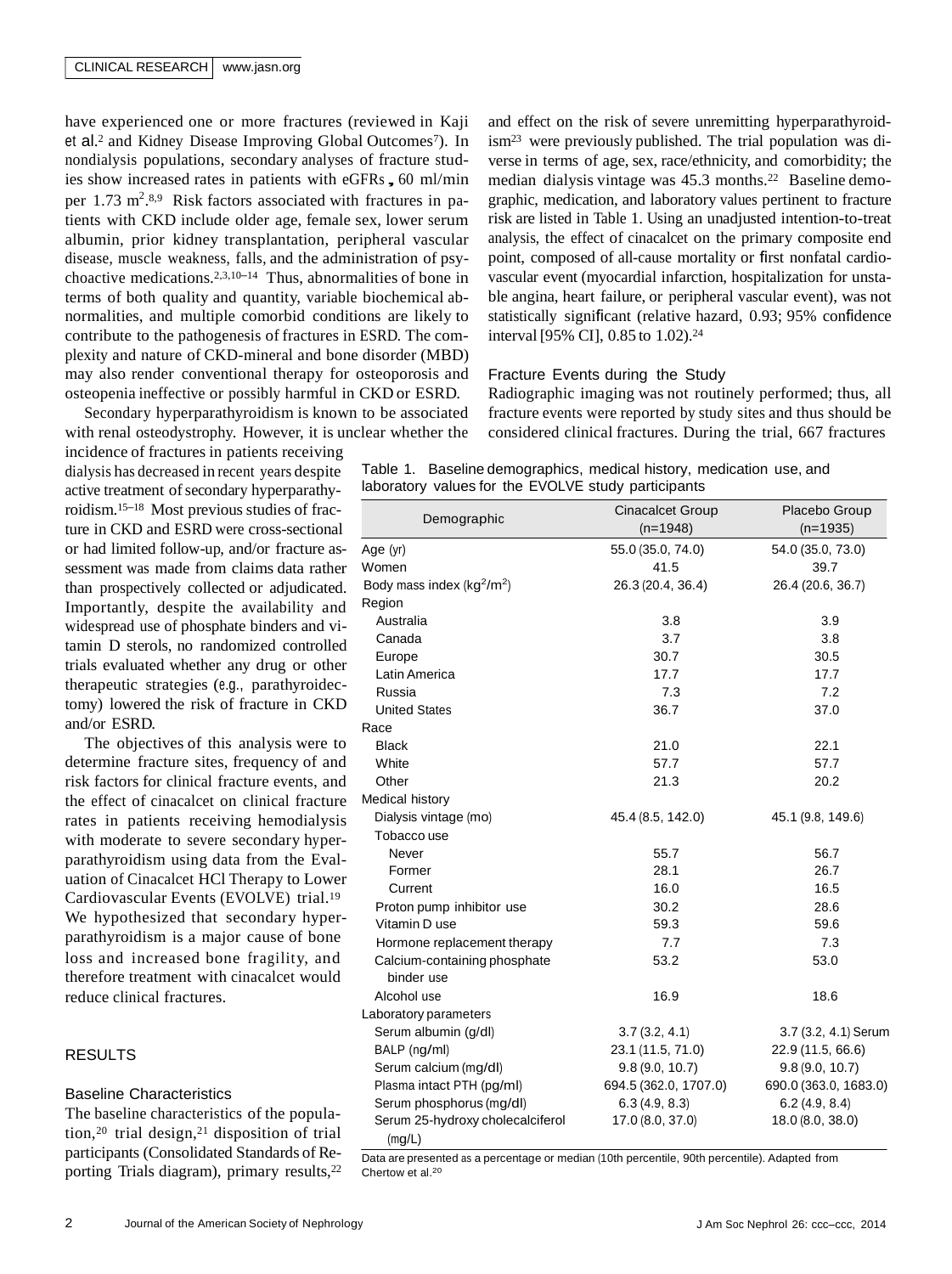were reported; 622 (93.7%) were adjudicated as true fracture events by the Clinical Events Committee. There were 493 patients that experienced at least one confirmed fracture (255 of 1935 [13.2%] randomized to placebo and 238 of 1948 [12.2%] randomized to cinacalcet). Fifty-nine participants experienced two fractures (29 and 30 in the placebo and cinacalcet groups, respectively) and 29 experienced three or more fractures (14 and 15 in the placebo and cinacalcet groups, respectively).

# Fracture Sites

More than one-half of fractures in both groups involved predominantly cortical bone at nonhip sites. [Supplemental](http://jasn.asnjournals.org/lookup/suppl/doi%3A10.1681/ASN.2014040414/-/DCSupplemental) Table 1 shows the total number of fracture events by site and incidence rates stratified by age, sex, and race. Figure 1 shows the unadjusted incidence of fractures by site, age, and randomized treatment assignment. Vertebral fractures were recorded in only 1.2% of the total patient population, in a total of 51 fracture events, almost certainly an underestimate because screening radiographs were not performed.

# Clinical Fracture Rates

Cumulative clinical fracture rates were 4.7 (95% CI, 4.2 to 5.3) and 4.3 (95% CI, 3.8 to 4.8) per 100 patient-years in the placebo and cinacalcet groups, respectively. As shown in Figure 1, clinical fracture rates in patients aged ,<sup>65</sup> years were virtually identical (3.8; 95% CI, 3.3 to 4.4) in both groups. However, among patients aged \$<sup>65</sup> years, clinical fracture rates were 8.6 (95% CI, 7.1 to 10.4) in the placebo group and 6.0 (95% CI, 4.8 to 7.3) in the cinacalcet group ( $P_2$  0.01). Figure 2 shows the cumulative the cinacalcet group ( $P_0$ , 0.01). Figure 2 shows the cumulative incidence plot of time to first fracture for patients aged  $\sim$  65 years and patients aged \$<sup>65</sup> years using an intention-to-treat analysis.



Figure 1. Unadjusted fracture rates by site, age, and treatment group. Fractures are more common at nonhip cortical sites compared with the hip, and are more common in patients aged \$65 years. Bar graphs represent the mean6SD.

# Effect of Cinacalcet on First Clinical Fracture Intention-to-Treat Analyses

As previously reported using an unadjusted intention-to-treat analysis,<sup>22</sup> the effect of cinacalcet on clinical fracture was not statistically significant (relative hazard, 0.89; 95% CI, 0.75 to 1.07). Despite randomization, median age was higher in patients randomized to cinacalcet, as was the proportion of elderly patients. <sup>22</sup> After adjustment for age and other baseline characteristics, including fracture-related risk factors (previous fracture, history of tobacco use, provision of hormone replacement therapy and proton pump inhibitors, along with bone-related laboratory values), the relative hazard was 0.84 (95% CI, 0.69 to 1.01; P=0.07) (Table 2). Older age, female sex, diabetes, history of stroke and previous fracture, and tobacco use were associated with an increased rate of fracture, as were higher baseline bone-specific alkaline phosphatase (BALP), higher baseline serum calcium, and higher and lower baseline plasma parathyroid hormone (PTH) (Table 2). [Supplemental](http://jasn.asnjournals.org/lookup/suppl/doi%3A10.1681/ASN.2014040414/-/DCSupplemental) Figure 1 shows a Forest plot for first clinical fracture by prespecified baseline clinical characteristics, and [Supplemental](http://jasn.asnjournals.org/lookup/suppl/doi%3A10.1681/ASN.2014040414/-/DCSupplemental) Figure 2 shows the same by cointerventions for CKD-MBD using the multivariable-adjusted intention-totreat analyses.

# Lag-Censoring Analysis

As previously reported, more than two-thirds of patients in both groups discontinued the study drug for a variety of protocol-specified and nonprotocol-specified reasons. 22 Moreover, kidney transplantation and provision of PTHlowering therapies (parathyroidectomy and off-protocol use of cinacalcet) were more common in patients randomized to

placebo. Using a prespecified lag-censoring analysis(censoring time .<sup>6</sup> months after stopping the study drug), the relative hazard for fracture was 0.72 (95% CI, 0.58 to 0.90; P=0.003) [\(Supplemental Table](http://jasn.asnjournals.org/lookup/suppl/doi%3A10.1681/ASN.2014040414/-/DCSupplemental) 2). Figure 3 shows effect modification by prespecified baseline clinical characteristics, and Figure 4 shows effect modification by cointerventions for CKD-MBD. Using the lag-censoring approach, the relative benefit of cinacalcet (or the relative harm of placebo plus conventional therapy) was more pronounced in patients treated with calcium-based phosphate binders (relative hazard, 0.55; 95% CI, 0.40 to 0.74; P=0.01) than in patients not treated, or treated with other, noncalcium-based phosphate binders (relative hazard, 0.98; 95% CI, 0.72 to 1.35). The relative benefit of cinacalcet appeared to be more pronounced among patients with baseline dialysate calcium \$3.0 mEq/L, although the interaction (treatment group3dialysate calcium) was not significant  $(P=0.15)$ .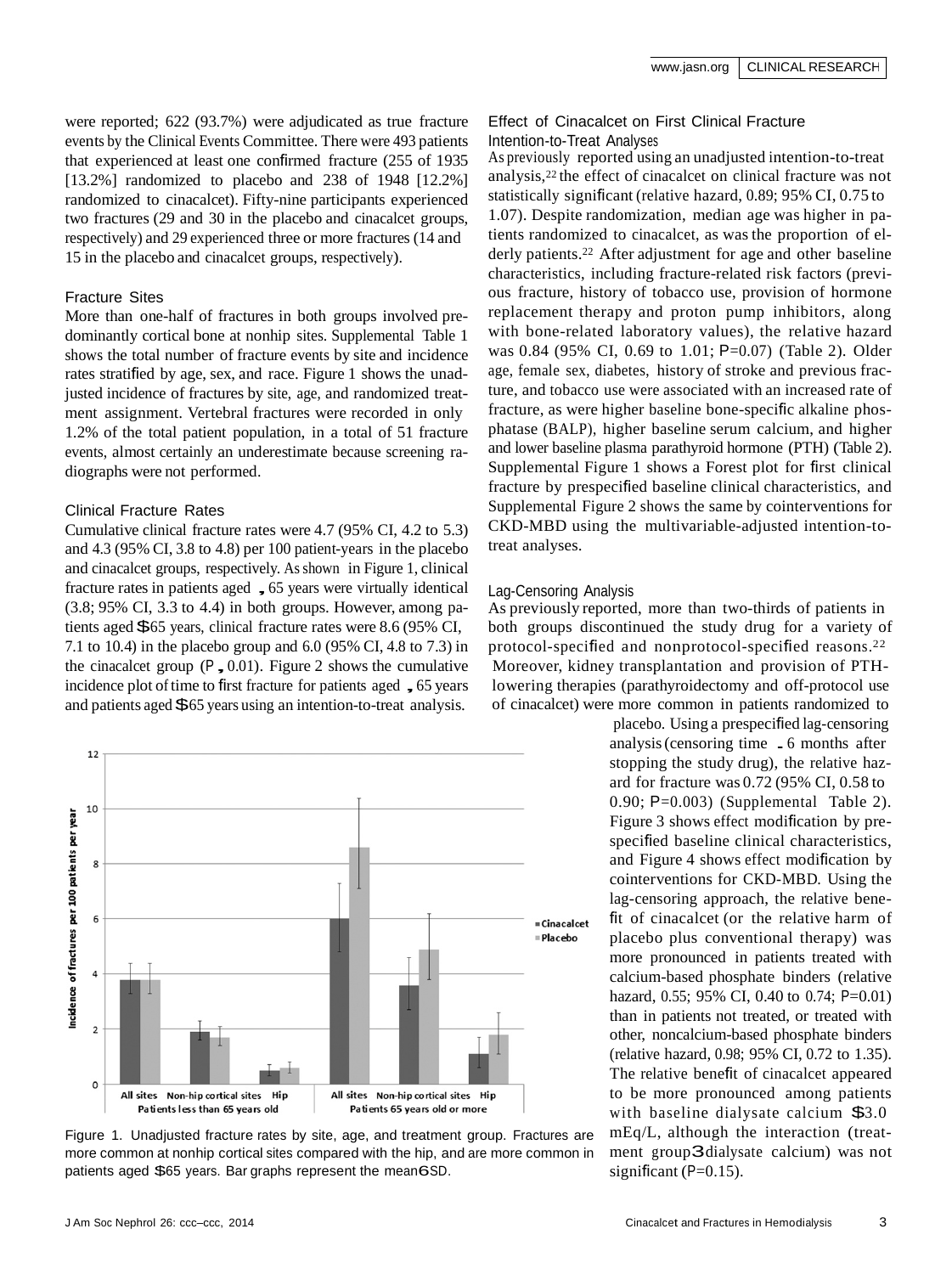

Figure 2. Cumulative incidence of fractures. Cumulative incidence of clinical fractures<br>in patients aged , 65 years (top) and aged \$65 years (bottom). Patients randomized to cinacalcet are shown with the solid line, and patients randomized to placebo are shown with the dashed line.

## Censoring at Cointerventions

When we censored at time of the cointerventions of parathyroidectomy, kidney transplant, or provision of commercial cinacalcet, the relative hazard of fracture was 0.71 (95% CI, 0.58 to  $0.87$ ,  $P=0.001$ ) [\(Supplemental](http://jasn.asnjournals.org/lookup/suppl/doi%3A10.1681/ASN.2014040414/-/DCSupplemental) Table 3).

#### Effect of Cinacalcet on Cumulative Clinical Fractures

When considering the risk of all clinical fractures (first plus subsequent) during the study, the unadjusted and multivariableadjusted relative hazards (cinacalcet versus placebo) were 0.89 (95% CI, 0.76 to 1.05; P=0.16) and 0.83 (95% CI, 0.72 to 0.98; P=0.02). Using the lag-censoring approach, the relative hazard was 0.77 (95% CI, 0.63 to 0.94; P=0.01) [\(Supplemental](http://jasn.asnjournals.org/lookup/suppl/doi%3A10.1681/ASN.2014040414/-/DCSupplemental) Table 4).

# Effect of Cinacalcet on Clinical Fractures in Older Versus Younger Patients

The adjusted relative hazards for clinical fractures by intention<br>to treat were 0.92 (95% CI, 0.73 to 1.16) in patients aged , 65 years

and 0.69 (95% CI, 0.49 to 0.95) in patients aged \$<sup>65</sup> years (<sup>P</sup> value for treatment by age [continuous] interaction, P=0.06). Figure 3 shows unadjusted relative hazards using the lag-censoring approach; corresponding adjusted relative hazards were 0.79 (95% CI, 0.58 to 0.90) and 0.60 (95% CI, 0.41 to 0.88), with a corresponding interaction P=0.28.

# **DISCUSSION**

In the EVOLVE trial, we compared the relative safety and efficacy of cinacalcet and placebo along with conventional therapy for secondary hyperparathyroidism (typically phosphate binders and vitamin D sterols). The primary composite end point of the trial was all-cause mortality and nonfatal cardiovascular events; however, clinical fracture was a key secondary outcome, and reported fracture events were adjudicated along with major cardiovascular end points. Because we did not screen for fractures at baseline or at any fixed intervals or routinely perform imaging analysis to assess for vertebral fractures that are often asymptomatic, $25$  we almost certainly ascertained just a small fraction of all fractures that occurred during the trial. Moreover, the trial was powered for its adjudicated cardiovascular composite end point. Had our assumptions held, we would have had relatively low power to detect a clinically meaningful difference in all clinical fractures. Power was further

reduced by very high rates of discontinuation of the study drug in both groups (actually higher in the placebo group), high rates of kidney transplantation in younger patients, and differential application of parathyroidectomy and commercial (off-protocol) cinacalcet in patients randomized to placebo compared with cinacalcet, as previously detailed. 22 Despite factors reducing the power to detect a difference, the results in this secondary analysis were consistent across unadjusted, multivariable-adjusted, lag-censoring, and PTHlowering event–censoring analyses, with point estimates of the rate reduction ranging from 16% to 29% in patients randomized to cinacalcet when differences in baseline characteristics (principally in age) were accounted for. These findings were nominally significant for the adjusted intention-to-treat analysis of cumulative fractures, and for both lag-censoring analyses (time to first fracture, and cumulative fractures).

The incidence of clinical fractures in this study was 4% per year. Two cross-sectional studies in dialysis patientsfound that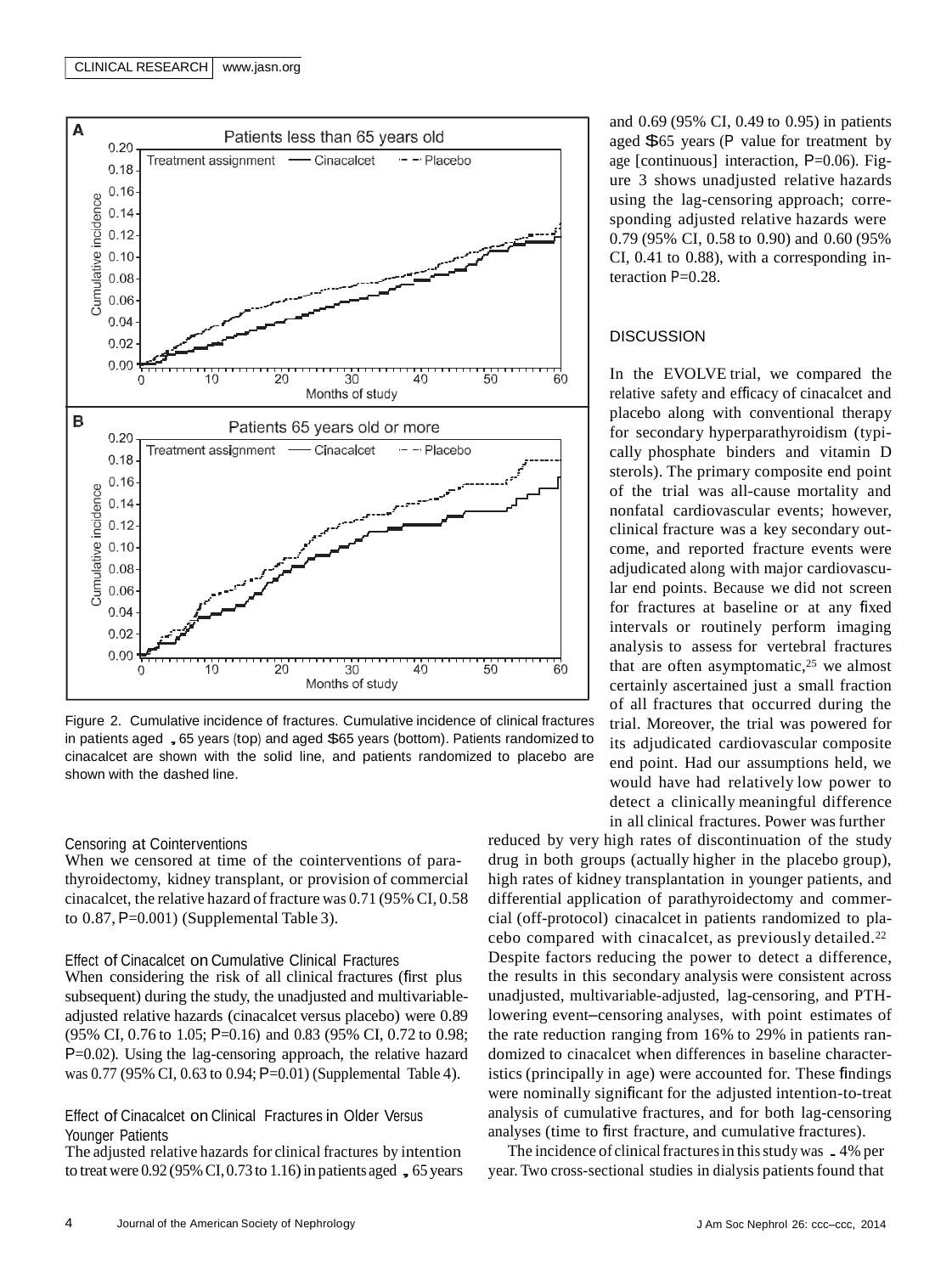Table 2. Multivariable Cox regression of the effect of cinacalcet on the occurrence of first clinical fracture, by intention-totreat analysis

| 0.07<br>Treatment (cinacalcet/placebo)<br>0.84 (0.69 to 1.01)<br>Age $(yr)^b$<br>, 0.001<br>1.38 (1.22 to 1.55)<br>Sex (ref=women)<br>0.78 (0.64 to 0.96)<br>0.02 |
|-------------------------------------------------------------------------------------------------------------------------------------------------------------------|
|                                                                                                                                                                   |
|                                                                                                                                                                   |
|                                                                                                                                                                   |
| Race (ref=white)                                                                                                                                                  |
| <b>Black</b><br>$0.48(0.35 \text{ to } 0.66)$<br>, 0.001                                                                                                          |
| Other<br>0.75 (0.57 to 1.00)<br>0.05                                                                                                                              |
| Geographical region (ref=United States)                                                                                                                           |
| Russia<br>0.49 (0.30 to 0.82)<br>0.01                                                                                                                             |
| 0.87<br>Latin America<br>1.03 (0.72 to 1.47)                                                                                                                      |
| 0.76 (0.57 to 1.02)<br>0.06<br>Europe                                                                                                                             |
| 0.89<br>Canada<br>0.97 (0.62 to 1.50)                                                                                                                             |
| Australia<br>0.07<br>0.59 (0.34 to 1.04)                                                                                                                          |
| Tobacco use (ref=never)                                                                                                                                           |
| 0.001<br>Current<br>1.54 (1.18 to 1.99)                                                                                                                           |
| Former<br>0.91 (0.72 to 1.15)<br>0.43                                                                                                                             |
| Dialysis vintage (yr)<br>1.05 (0.95 to 1.15)<br>0.35                                                                                                              |
| Type of vascular access (ref=natural fistula)                                                                                                                     |
| 0.01<br>Permanent catheter<br>1.46 $(1.09 \text{ to } 1.94)$                                                                                                      |
| Graft<br>1.51 (1.15 to 1.96)<br>0.003                                                                                                                             |
| Other<br>1.35 (0.74 to 2.49)<br>0.33                                                                                                                              |
| Alcohol use<br>1.39 (1.10 to 1.76)<br>0.01                                                                                                                        |
| 0.14<br>Calcium-containing phosphate binder use<br>1.16 (0.95 to 1.42)                                                                                            |
| Hormone replacement therapy<br>1.26 (0.94 to 1.70)<br>0.13                                                                                                        |
| 0.09<br>Proton pump inhibitor use<br>1.19 (0.97 to 1.47)                                                                                                          |
| 0.83<br>History of cardiovascular disease <sup>c</sup><br>0.95 (0.61 to 1.48)                                                                                     |
| History of peripheral vascular disease<br>0.84 (0.64 to 1.11)<br>0.23                                                                                             |
| Other cardiac disease history (valvular heart disease and angina)<br>1.27 (1.02 to 1.58)<br>0.03                                                                  |
| Amputation history<br>0.87 (0.56 to 1.36)<br>0.54                                                                                                                 |
| History of diabetes<br>0.002<br>1.46 (1.15 to 1.83)                                                                                                               |
| History of bone fracture<br>1.67 (1.36 to 2.06)<br>, 0.001                                                                                                        |
| History of stroke<br>1.67 (1.29 to 2.17)<br>, 0.001                                                                                                               |
| Hemoglobin<br>0.99 (0.89 to 1.09)<br>0.78                                                                                                                         |
| Serum phosphorus (mg/dl)<br>1.07 (0.96 to 1.18)<br>0.23                                                                                                           |
| Serum calcium (corrected) (mg/dl)<br>0.03<br>1.11 (1.01 to 1.23)                                                                                                  |
| Serum BALP (ng/ml)<br>0.05<br>1.09 (1.00 to 1.20)                                                                                                                 |
| Serum 25-hydroxy cholecalciferol (mg/L)<br>0.99<br>1.00 (0.90 to 1.12)                                                                                            |
| Plasma intact PTH (pg/ml) <sup>d</sup>                                                                                                                            |
| Log transformed<br>0.04 (0.00 to 0.76)<br>0.03                                                                                                                    |
| 0.04<br>Squared log transformed<br>1.28 (1.02 to 1.60)<br>a formal de la característica de la característica                                                      |

ref, reference value.

aBoth treatment and BALP have time-dependent effect; the effects shown in the table are time-averaged effects. Unless otherwise specified, all continuous variables were standardized; one unit is equivalent to 1 SD.

 $b$ Age by treatment interaction was not statistically significant (P=0.06).

<sup>c</sup>History of cardiovascular disease includes history of coronary artery disease, cardiac arrhythmia, coronary artery bypass graft, hypertension, heart failure, and myocardial infarction.

 $<sup>d</sup>$ The hazard ratios of the linear and squared PTH terms should be interpreted together and indicate that PTH had a nonlinear association with fractures; fracture rate</sup> is increased at the lower and higher ends of baseline PTH in this group of patients with secondary hyperparathyroidism.

21% of patients in each patient population had prevalent vertebral fractures. 26,27 The clinical fracture rates observed in the EVOLVE trial were slightly higher than in analyses from the prospective observational Dialysis Outcomes and Practice Patterns Study (DOPPS), in which the reported incidence was 2.6% per year when reported in 2006, <sup>3</sup> and was 3% in a more recent DOPPS III report with a median follow-up of only 1.6 years. <sup>4</sup> Readers should be reminded that patients

enrolled in the EVOLVE trial were of longer dialysis vintage, and had more severe secondary hyperparathyroidism than the general hemodialysis population, perhaps explaining these differences. In this study, and in both of these DOPPS observational studies, 3,28 fractures increased in older age groups. Fracture rates were much higher in older compared with younger patients, as virtually all other studies in the general population and CKD and ESRD populations have shown. The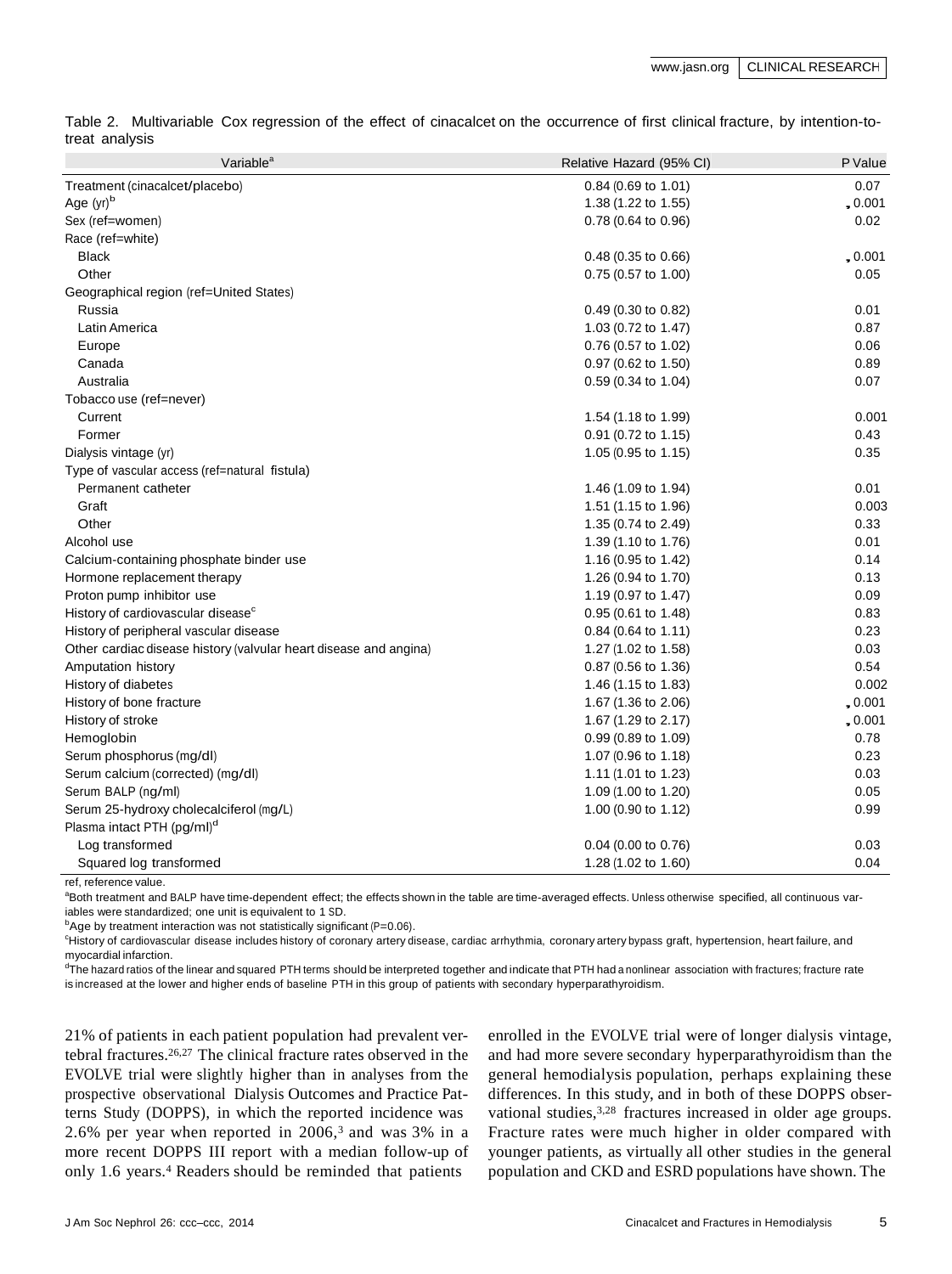

Figure 3. Forest plot of treatment effect of cinacalcet on clinical fracture rate by prespecified baseline characteristics using lagcensoring analysis. HR, hazard ratio.

effect of cinacalcet appeared to be more pronounced in older patients. Although effect modification by age (the treatment3 age interaction) was not statistically significant, the power to detect interventions with a relatively small number of events and a modest overall treatment effect is quite low. This observation could be explained by one of several factors: a true difference in the treatment effect, bias introduced by differential application of cointerventions (including kidney transplantation, parathyroidectomy, and provision of commercial cinacalcet), differential susceptibility to the effects of secondary hyperparathyroidism for which cinacalcet is prescribed, or lower event rates in younger patients, reducing statistical power. Given the high mortality, increased hospitalization rates, and costs associated with fractures, 3,28–<sup>30</sup> our study suggests that a reduction in fractures could have important personal health and societal financial benefits.

Given the mechanism of action of cinacalcet to reduce PTH release, it is probable that improvements in secondary hyperparathyroidism led to the observed effects on clinical fracture rates. This is further supported by the association between baseline increased BALP (indicating higher bone turnover) and fracture. The reduction in clinical fractures observed with

cinacalcet treatment in this study was similar to that observed in a case control study of surgical parathyroidectomy in the United States that demonstrated a 32% reduction in subsequent hip fractures.<sup>31</sup> The importance of PTH as a biomarker of abnormal bone is controversial.32,33 Cohort studies have shown an increased risk of fracture associated with low PTH12,29,30 or very high PTH. 3,12,30,34 Some studies have found no significant relation to PTH.<sup>35,36</sup> A meta-analysis suggested a direct effect of PTH.<sup>37</sup> These apparently conflicting results may be attributable to the relative short  $t_{1/2}$  and normal oscillatory release of PTH such that a single value may not predict future outcomes. The results of this study evaluating the effect of cinacalcet, which reduces PTH,<sup>38</sup> on reducing fracture rates supports an important role of PTH in the pathogenesis of fracturesin patients with CKD.

This study demonstrated that nonhip cortical fractures were more common than hip fractures, although we did not search for radiographic evidence of asymptomatic spine fractures. We therefore cannot assume that cinacalcet exerts a similar effect on predominately cancellous bone sites such as the spine. Hyperparathyroidism predominately reduces cortical bone area 39,40 and measures of cortical bone by dual x-ray absorptiometry or computed tomography are more predictive of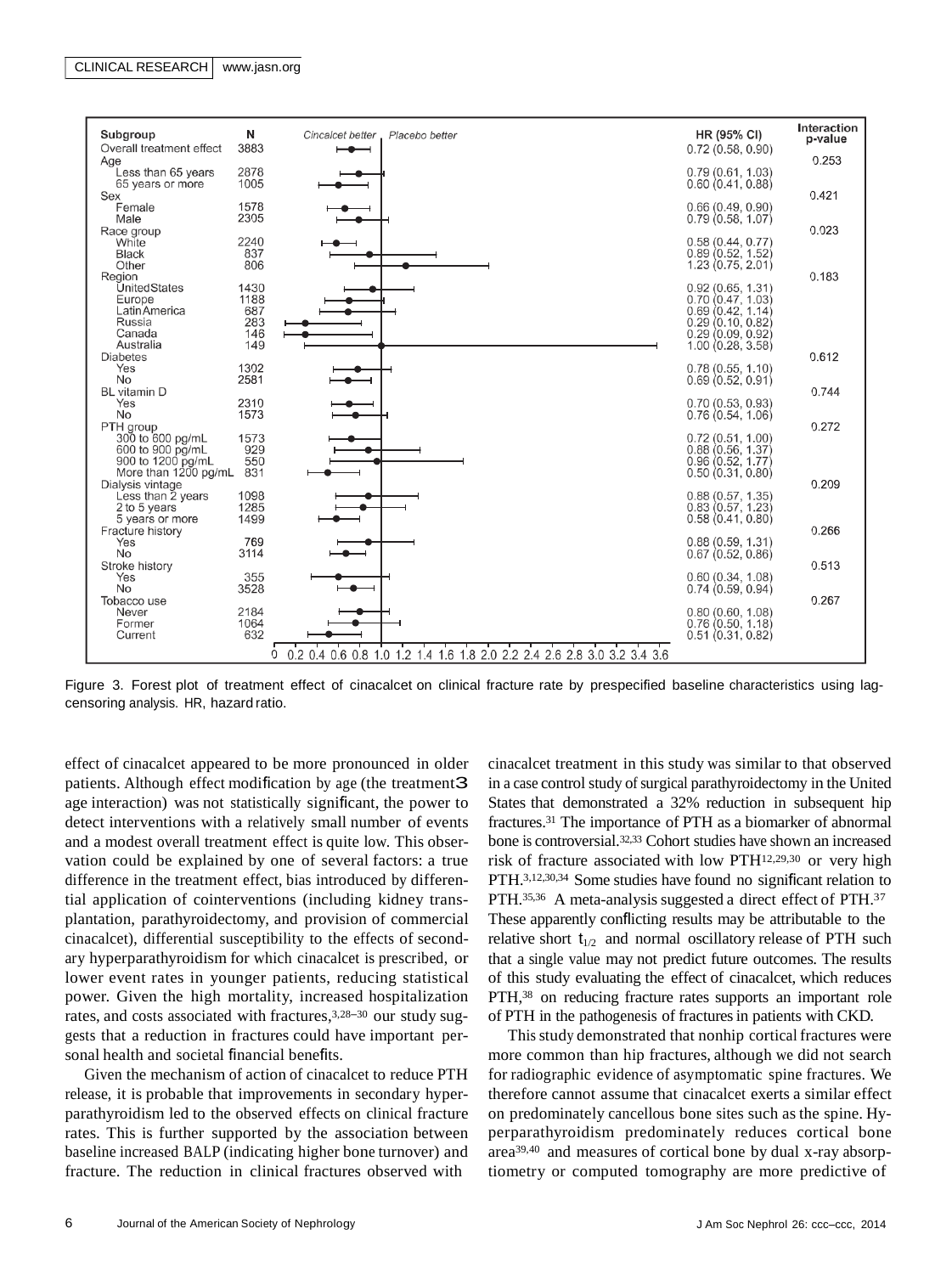

Figure 4. Forest plot of treatment effect of cinacalcet on clinical fracture rates by concomitant medications using lag-censoring analyses. HR, hazard ratio.

fractures than other sites. 41,42 In humans with secondary hyperparathyroidism, parathyroidectomy improves bone mineralization, reduces osteoclast bone resorption, enhances osteoblast bone formation, and leads to osteocytic death (thereby improving osteocytic osteolysis). 43,44 In a uremic rat model with secondary hyperparathyroidism, treatment with a calcimimetic agent reduced osteitis fibrosa cystica, increased cortical bone mineral density, and corrected the CKD-induced loss of diaphyseal stiffness. 45 In a different rat model of CKD, elevated PTH led to increased cortical porosity and increased fragility assessed by three-point bending studies. <sup>46</sup> However, even in the absence of PTH, there were cortical bone abnormalities and fragility due to altered collagen crosslinking in CKD rats. <sup>47</sup> Our trial did not utilize bone imaging or bone biopsy; thus, abnormalities of bone quality and the mechanism(s) of the observed effects of cinacalcet cannot be definitely determined. However, the results of this study, previous imaging studies, and experimental studies in animals are compatible with the construct that cortical bone may be preferentially altered in CKD/ESRD.

The strengths of these analyses include a randomized design, relatively large sample size, continued follow-up throughout the trial in 95% of participants, diversity (in age, sex, race/ethnicity, and clinical features of ESRD), breadth of comorbidity, laboratory data available at study entry, and most importantly, adjudication of clinical fracture end points by a trained Clinical Events Committee blinded to treatment assignment and other clinical features such as laboratory data. There are also several important limitations. By design, only patient-reported clinical fractures were identified; by not screening for asymptomatic fractures, we probably ascertained a small fraction of the fractures

sustained by patients during the trial. We did not distinguish traumatic from atraumatic fractures and falls are a major determinant of fractures. <sup>13</sup> Unfortunately, we did not collect data on muscle strength, falls, or physical activity in the EVOLVE trial. Although we accounted for the use of selected concomitant medications (phosphate binders, vitamin D sterols, and several other drugs prescribed at baseline), it is possible that participants took other medications at baseline or throughout the trial that might have made clinical fractures more or less likely. A large number of participants stopped taking cinacalcet for both protocol-specified and nonspecified reasons. In addition, it is highly likely that the observed treatment effect was attenuated by reduced adherence to, and "crossover" of, treatment and was further confounded by the effects of kidney transplantation and parathyroidectomy. Finally, the relatively small sample size may have precluded our ability to detect significant interactions between cinacalcet use and age or other covariates.

In summary, an unadjusted intention-to-treat analysis did not show a significantly reduced risk of clinical fracture in the group randomized to cinacalcet. However, when accounting for differences in baseline characteristics, multiple fractures, and/or events prompting discontinuation of the study drug, cinacalcet reduced the rate of clinical fracture by 16%–29%.

# CONCISE METHODS

Study Population and Design

In the EVOLVE trial, 3883 patients with secondary hyperparathyroidism receiving hemodialysis were randomized 1:1 to receive either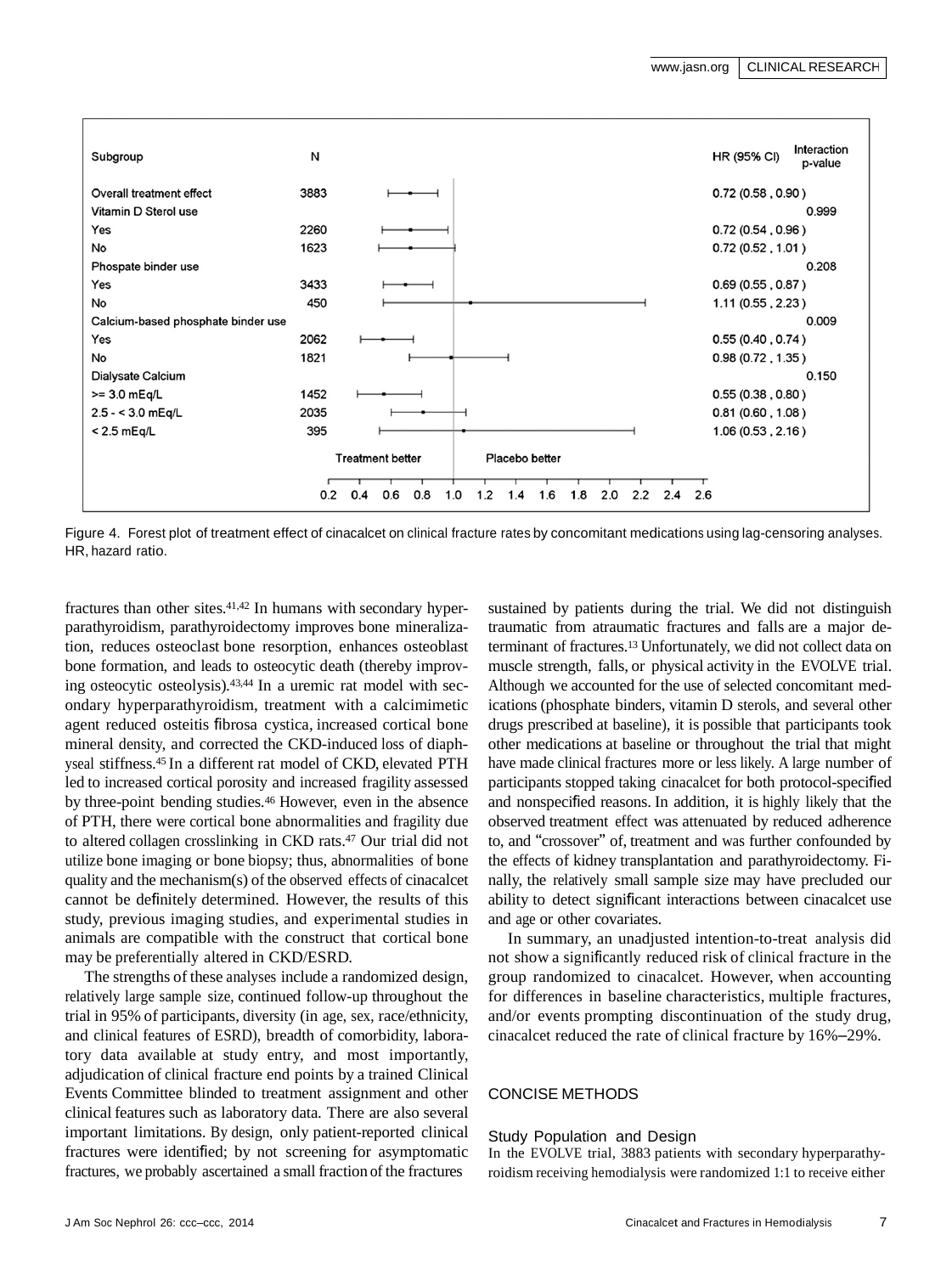## CLINICAL RESEARCH | [www.jasn.org](http://www.jasn.org/)

cinacalcet (Sensipar; Amgen Inc) or placebo in addition to conventional therapies for CKD-MBD (i.e., instructions for dietary phosphorus restriction, phosphate binders, and vitamin D sterols). <sup>48</sup> Eligible participants were on hemodialysis three times per week with plasma PTH concentrations \$<sup>300</sup> pg/ml (31.8 pmol/L), serum calcium phosphate product  $$45 \text{ mg}^2/\text{dl}^2$  (3.63 mmol<sup>2</sup>/L<sup>2</sup>), and serum calcium  $$8.4 \text{ mg}/\text{dl}$ (2.1 mmol/L). The dose of the study drug was titrated once every 4 weeks during the first 20 weeks and every 8 weeks during the subsequent follow-up period (from a starting dose of 30 mg to a maximum dose of 180 mg daily), depending on blood levels of PTH and calcium. The dialysis prescription, other medical procedures, and doses of phosphate binders, vitamin D sterols, calcium supplements, and other medications were administered at the discretion of the treating physicians. Rates of withdrawal from cinacalcet, often related to gastrointestinal symptoms, were high; crossover from placebo to commercially available cinacalcet also reduced the trial's power to detect a statistically significant result. <sup>22</sup> The trial was led by an academic executive committee and was sponsored by Amgen Inc. Ethics committee approval was obtained at all participating sites; all patients gave informed consent. The EVOLVE trial is registered with ClinicalTrials.gov (NCT00345839).

#### Clinical Fracture Events

An independent Clinical EventsCommittee adjudicated all primary and secondary end points.<sup>22</sup> Clinical fracture was a prespecified key secondary end point. Clinical fractures were ascertained at each visit by study personnel. Furthermore, all adverse events were screened for all components of the primary and secondary end points, such that clinical fractures that might have occurred in conjunction with other events were submitted for adjudication. Routine radiographic imaging was not performed to detect asymptomatic fractures. For the purpose of our analyses, fracture events were categorized as clinical vertebral and nonvertebral fractures, the latter being further subdivided into hip fractures (femur and intertrochanteric/subtrochanteric), nonhip predominantly cortical fractures (upper or lower extremities, ribs, or pelvis), and other nonvertebral fractures.

# Biochemical Determinations

Biochemical markers of CKD-MBD including plasma intact PTH (normal range, 11–72 pg/ml) and serum concentrations of total calcium (8.3–10.6 mg/dl), phosphorus (2.2–5.1 mg/dl), 25-hydroxy vitamin D  $(11-72 \text{ ng/ml})$ , and BALP  $(2.9-22.6 \text{ ng/ml})$  were analyzed at a central laboratory.

#### Sample Size Determination

Although the trial's sample size was determined based on assumptions surrounding the primary composite end point (time to death, nonfatal myocardial infarction, hospitalization for unstable angina, heart failure, or peripheral vascular event), we prospectively calculated the power to detect differences in fracture rates based on the following assumptions: fracture rate of 4% per year in the placebo group, 1.5-year enrollment period, 4-year total study duration, lost to follow-up rate of 1% per year, a "drop-out" (withdrawal from treatment) rate of 10% per year in the cinacalcet group, and a "drop-in" (use of commercial cinacalcet) rate of 10% in the placebo group. Based on 3800 patients enrolled, we calculated the power to be

approximately 60% to detect a 30% effect size using a two-sided a=0.044.

#### Statistical Analyses

The primary analysis for the effect of cinacalcet was conducted using the intention-to-treat principle. Prespecified secondary analyses included a multivariable proportional hazards (Cox) regression analysis adjusting for baseline characteristics, including age, sex, race (white, black, or other), geographic region, history of diabetes mellitus, history of cardiovascular diseases, and other variables known to be related to fracture in the general population (previous fracture, smoking, or use of hormone replacement therapy). Further covariates were selected by a process of backward elimination. Additional prespecified secondary analyses included a lag-censoring analysis, in which follow-up time .<sup>6</sup> months after discontinuation of the study drug was censored, and a prespecified analysis censoring at cointerventions of parathyroidectomy, transplantation, and administration of commercial cinacalcet in the placebo arm.<sup>22</sup> We used fractional polynomial regression to examine the association of baseline PTH with fractures.<sup>49</sup> To examine the effect of cinacalcet on serial clinical fracture events, we utilized the Prentice–Williams–Petersen extension of Cox regression. We tested for effect modification by age, sex, race, geographic region, dialysis vintage (time since initiation of dialysis), diabetes, and baseline PTH using multiplicative interaction terms. We also explored whether the effect of cinacalcet on clinical fractures was more or less pronounced with differences in the prescription (at baseline) of phosphate binders, vitamin D sterols, and dialysate calcium.

All inference tests were performed without adjusting for multiple comparisons. Because the effects of randomization to cinacalcet versus placebo on the primary composite end point did not reach statistical significance on an unadjusted log-rank test,<sup>22</sup> comparisons yielding two-tailed P values, 0.05 were deemed nominally significant. All statistical analyses were conducted at Stanford University using SAS 9.3 software (SAS Institute Inc., Cary, NC).

#### ACKNOWLEDGMENTS

The authors thank the EVOLVE study trial investigators and the patients.

The authors acknowledge the following sources of grants, consulting fees/honoraria, speaking fees, stock options, or travel support relevant to this article: Abbott/Abbvie (to T.B.D., J.F., C.A.H., R.C.-R., and D.C.W.), Affymax (to C.A.H.), Amgen, Inc., (to S.A., G.A.B., G.M.C., T.B.D., J.F., C.A.H., G.M.L., K.W.M., S.M.M., P.S.P., R.C.-R., and D.C.W.; to note, no honoraria were received for writing or reviewing the manuscript), Ardelyx (to G.A.B. and G.M.C.), Baxter (to T.B.D.), Boehringer-Ingelheim (to J.F.), Chugai Pharmaceutical Co. (to T.B.D. and J.F.), CorMedix (to C.A.H.), Fibrogen (to C.A.H.), Fresenius Medical Care (to T.B.D., J.F., R.C.-R., and D.C.W.), Genzyme/Sanofi (to G.A.B., R.C.-R., T.B.D., J.F., G.M.L., S.M.M., and D.C.W.), Home Dialysis Plus (to G.A.B. and G.M.C.), Johnson & Johnson (to C.A.H. and K.W.M.), KAI Pharmaceuticals (to G.A.B., T.B.D., and S.M.M.), Keryx (to G.A.B., G.M.C., and C.A.H.), Kirin Brewery Company (Pharmaceutical Branch) (to T.B.D.), Lilly (to S.M.M.), Medtronic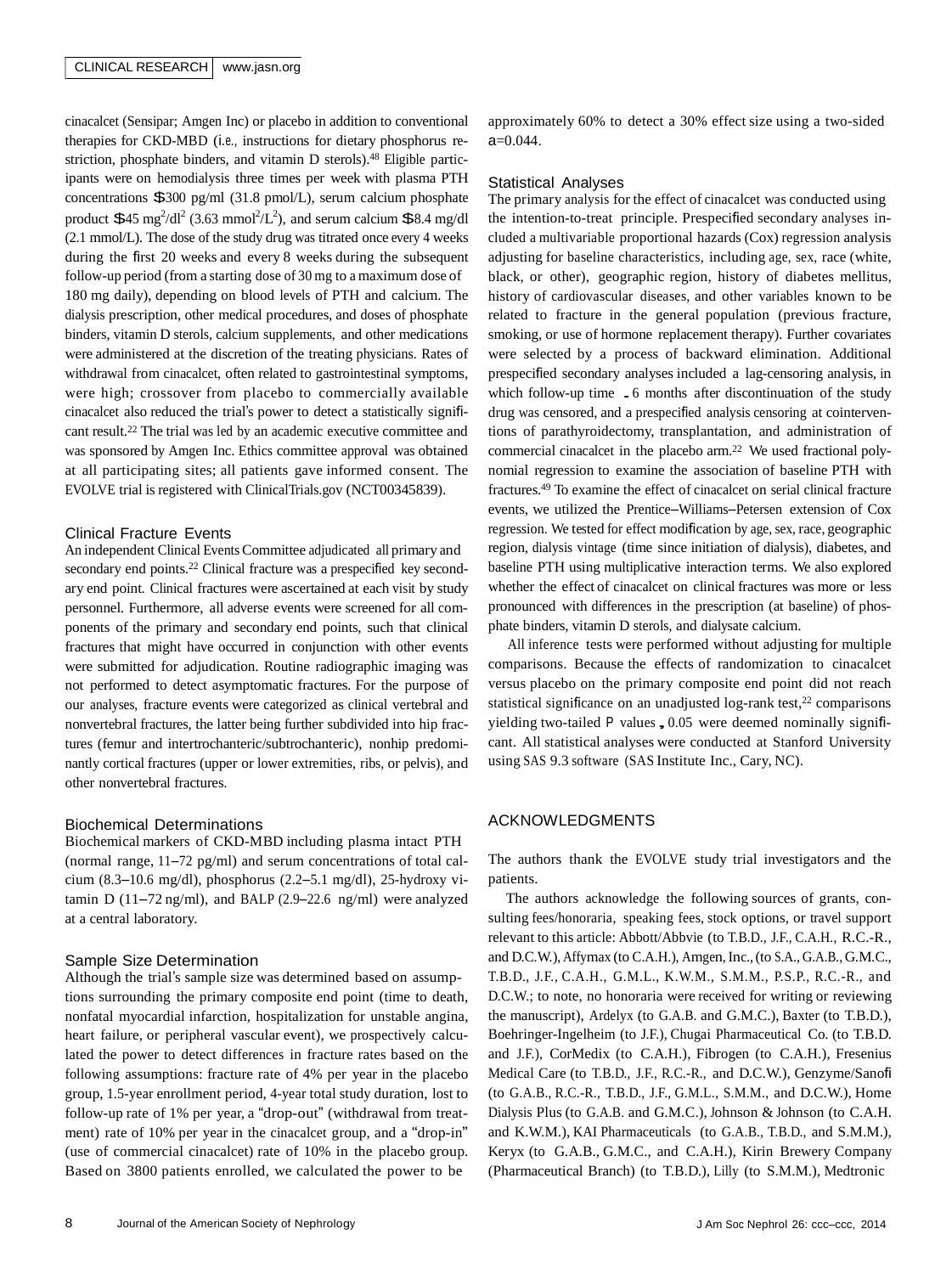(to C.A.H.), Merck GmbH (to D.C.W. and C.A.H.), Mitsubishi (to G.A.B.), Novartis (to S.M.M.), Otsuka (to D.C.W.), Pfizer (to R.C.-R.), Reata Pharmaceuticals (to G.M.C. and R.C.-R.), Roche (to R.C.-R. and T.B.D.), Sandoz (to G.M.L.), Shield (to G.A.B.), Shire (to T.B.D. and G.M.L.), Theraclion (to T.B.D.), Vifor (to S.M.M. and D.C.W.), and ZS Pharma (to C.A.H.).

## DISCLOSURES

B.D. and W.G.G. are employees and stockholders of Amgen, Inc.

# **REFERENCES**

- 1. Nickolas TL, McMahon DJ, Shane E: Relationship between moderate to severe kidney disease and hip fracture in the United States. J Am Soc Nephrol 17: 3223–3232, 2006
- 2. Kaji H, Suzuki M, Yano S, Sugimoto T, Chihara K, Hattori S, Sekita K: Risk factors for hip fracture in hemodialysis patients. Am J Nephrol 22: 325– 331, 2002
- 3. Jadoul M, Albert JM, Akiba T, Akizawa T, Arab L, Bragg-Gresham JL, Mason N, Prutz KG, Young EW, Pisoni RL: Incidence and risk factors for hip or other bone fractures among hemodialysis patients in the Dialysis Outcomes and Practice Patterns Study. Kidney Int 70: 1358–1366, 2006
- 4. Tentori F, McCullough K, Kilpatrick RD, Bradbury BD, Robinson BM, Kerr PG, Pisoni RL: High rates of death and hospitalization follow bone fracture among hemodialysis patients. Kidney Int 85: 166–173, 2014
- 5. Maravic M, Ostertag A, Torres PU, Cohen-Solal M: Incidence and risk factors for hip fractures in dialysis patients. Osteoporos Int 2013
- 6. Wakasugi M, Kazama JJ, Taniguchi M, Wada A, Iseki K, Tsubakihara Y, Narita I: Increased risk of hip fracture among Japanese hemodialysis patients. J Bone Miner Metab 31: 315–321, 2013
- 7. Kidney Disease Improving Global Outcomes: Clinical practice guidelines for the management of CKD-MBD. Kidney Int 76: S1–S130, 2009
- 8. Nickolas TL, Leonard MB, Shane E: Chronic kidney disease and bone fracture: A growing concern. Kidney Int 74: 721–731, 2008
- 9. Naylor KL, McArthur E, Leslie WD, Fraser LA, Jamal SA, Cadarette SM, Pouget JG, Lok CE, Hodsman AB, Adachi JD, Garg AX: The three-year incidence of fracture in chronic kidney disease [published online ahead of print January 15, 2014]. Kidney Int doi:10.1038/ki.2013.547
- 10. Alem AM, Sherrard DJ, Gillen DL, Weiss NS, Beresford SA, Heckbert SR, Wong C, Stehman-Breen C: Increased risk of hip fracture among patients with end-stage renal disease. Kidney Int 58: 396–399, 2000
- 11. Nickolas TL, Cremers S, Zhang A, Thomas V, Stein E, Cohen A, Chauncey R, Nikkel L, Yin MT, Liu XS, Boutroy S, Staron RB, Leonard MB, McMahon DJ, Dworakowski E, Shane E: Discriminants of prevalent fractures in chronic kidney disease. J Am Soc Nephrol 22: 1560–1572, 2011
- 12. Iimori S, Mori Y, Akita W, Kuyama T, Takada S, Asai T, Kuwahara M, Sasaki S, Tsukamoto Y: Diagnostic usefulness of bone mineral density and biochemical markers of bone turnover in predicting fracture in CKD stage 5D patients–a single-center cohort study. Nephrol Dial Transplant 27: 345–351, 2012
- 13. Jamal SA, Leiter RE, Jassal V, Hamilton CJ, Bauer DC: Impaired muscle strength is associated with fractures in hemodialysis patients. Osteoporos Int 17: 1390–1397, 2006
- 14. West SL, Jamal SA, Lok CE: Tests of neuromuscular function are associated with fractures in patients with chronic kidney disease. Nephrol Dial Transplant 27: 2384–2388, 2012
- 15. Wagner J, Jhaveri KD, Rosen L, Sunday S, Mathew AT, Fishbane S: Increased bone fractures among elderly United States hemodialysis patients. Nephrol Dial Transplant 29: 146–151, 2014
- 16. Nair SS, Mitani AA, Goldstein BA, Chertow GM, Lowenberg DW, Winkelmayer WC: Temporal trends in the incidence, treatment, and

outcomes of hip fracture in older patients initiating dialysis in the United States. Clin J Am Soc Nephrol 8: 1336–1342, 2013

- 17. Beaubrun AC, Kilpatrick RD, Freburger JK, Bradbury BD, Wang L, Brookhart MA: Temporal trends in fracture rates and postdischarge outcomes among hemodialysis patients. J Am Soc Nephrol 24: 1461– 1469, 2013
- 18. Arneson TJ, Li S, Liu J, Kilpatrick RD, Newsome BB, St Peter WL: Trends in hip fracture rates in US hemodialysis patients, 1993-2010. Am J Kidney Dis 62: 747–754, 2013
- 19. Gibrat C, Bousquet M, Saint-Pierre M, Lévesque D, Calon F, Rouillard C, Cicchetti F: Cystamine prevents MPTP-induced toxicity in young adult mice via the up-regulation of the brain-derived neurotrophic factor. Prog Neuropsychopharmacol Biol Psychiatry 34: 193–203, 2010
- 20. Chertow GM, Correa-Rotter R, Block GA, Drueke TB, Floege J, Goodman WG, Herzog CA, Kubo Y, London GM, Mahaffey KW, Mix TC, Moe SM, Wheeler DC, Parfrey PS: Baseline characteristics of subjects enrolled in the Evaluation of Cinacalcet HCl Therapy to Lower Cardiovascular Events (EVOLVE) trial. Nephrol Dial Transplant 27: 2872–2879, 2012
- 21. Chertow GM, Pupim LB, Block GA, Correa-Rotter R, Drueke TB, Floege J, Goodman WG, London GM, Mahaffey KW, Moe SM, Wheeler DC, Albizem M, Olson K, Klassen P, Parfrey P: Evaluation of Cinacalcet Therapy to Lower Cardiovascular Events (EVOLVE): Rationale and design overview. Clin J Am Soc Nephrol 2: 898–905, 2007
- 22. Chertow GM, Block GA, Correa-Rotter R, Drueke TB, Floege J, Goodman WG, Herzog CA, Kubo Y, London GM, Mahaffey KW, Mix CH, Moe SM, Trotman ML, Wheeler DC, Parfrey PS: A randomized trial of cinacalcet in patients on hemodialysis with secondary hyperparathyroidism. N Engl J Med 367: 2482–2494 2012
- 23. Parfrey PS, Chertow GM, Block GA, Correa-Rotter R, Drüeke TB, Floege J, Herzog CA, London GM, Mahaffey KW, Moe SM, Wheeler DC, Dehmel B, Trotman ML, Modafferi DM, Goodman WG: The clinical course of treated hyperparathyroidism among patients receiving hemodialysis and the effect of cinacalcet: The EVOLVE trial. J Clin Endocrinol Metab 98: 4834–4844, 2013
- 24. Chertow GM, Parfrey PS: Cinacalcet for cardiovascular disease in patients undergoing dialysis. N Engl J Med 368: 1844–1845, 2013
- 25. Nevitt MC, Ettinger B, Black DM, Stone K, Jamal SA, Ensrud K, Segal M, Genant HK, Cummings SR: The association of radiographically detected vertebral fractures with back pain and function: A prospective study. Ann Intern Med 128: 793–800, 1998
- 26. Atsumi K, Kushida K, Yamazaki K, Shimizu S, Ohmura A, Inoue T: Risk factors for vertebral fractures in renal osteodystrophy. Am J Kidney Dis 33: 287–293, 1999
- 27. Mares J, Ohlidalova K, Opatrna S, Ferda J: Determinants of prevalent vertebral fractures and progressive bone loss in long-term hemodialysis patients. J Bone Miner Metab 27: 217–223, 2009
- 28. Villella VR, Esposito S, Maiuri MC, Raia V, Kroemer G, Maiuri L: Towards a rational combination therapy of cystic fibrosis: How cystamine restores the stability of mutant CFTR. Autophagy 9: 1431–1434, 2013
- 29. Coco M, Rush H: Increased incidence of hip fractures in dialysis patients with low serum parathyroid hormone. Am J Kidney Dis 36: 1115–1121, 2000
- 30. Danese MD, Kim J, Doan QV, Dylan M, Griffiths R, Chertow GM: PTH and the risks for hip, vertebral, and pelvic fractures among patients on dialysis. Am J Kidney Dis 47: 149–156, 2006
- 31. Rudser KD, de Boer IH, Dooley A,Young B, Kestenbaum B: Fracture risk after parathyroidectomy among chronic hemodialysis patients. J Am Soc Nephrol 18: 2401–2407, 2007
- 32. Garrett G, Sardiwal S, Lamb EJ, Goldsmith DJ: PTH—a particularly tricky hormone: Why measure it at all in kidney patients? Clin J Am Soc Nephrol 8: 299–312, 2013
- 33. Sprague SM, Moe SM: Rebuttal: PTH—a particularly tricky hormone:Why measure it at all in kidney patients? Clin J Am Soc Nephrol 8: 321, 2013